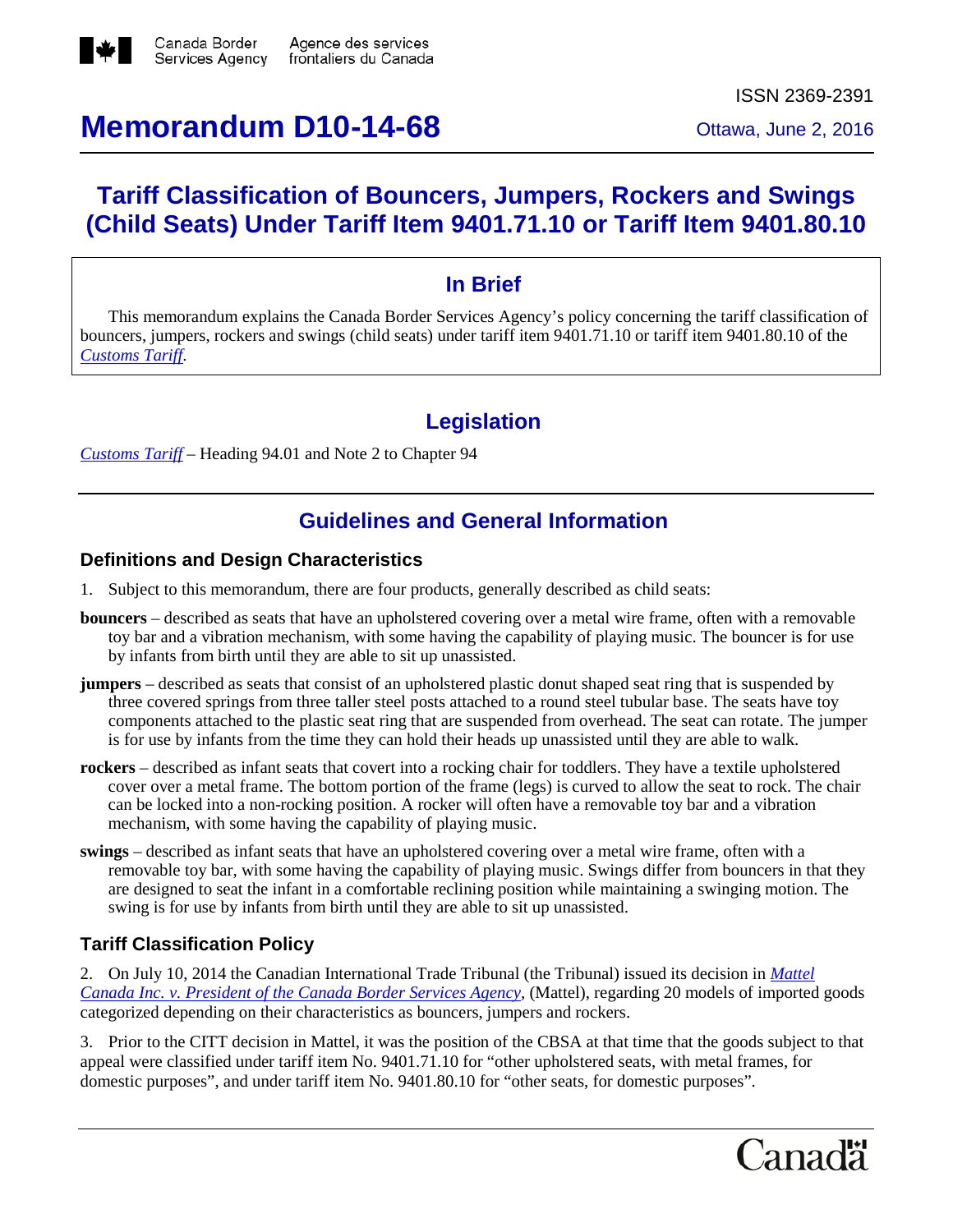4. In Mattel, the Tribunal determined the goods were classified as other toys, under tariff item No. 9503.90.00 (before 2007) and tariff item No. 9503.00.90 (after 2007), by virtue of GIRs 1, 6 and Rule 1 of the Canadian Rules. The Tribunal stated that the goods could not be classified in Chapter 94 by virtue of Note (A) of the explanatory notes to Chapter 94.

5. As a result of the decision in Mattel, the policy of the Trade Policy Division in regards to similar bouncers, jumpers, rockers and swings that had a toy component, was that these goods were to be classified as other toys under tariff item No. 9503.00.90, by virtue of GIRs 1, 6 and Rule 1 of the Canadian Rules.

6. On December 1, 2015, the World Customs Organization (WCO) published amendments to the Compendium of Classification Opinions (CCO). The amendments contained four opinions regarding the classification of a rocker, bouncer, jumper, and swing; and reads:

*(a)* 9401.71 (1) Infant seat with a textile upholstered cover over a metal frame incorporating toys, a vibration mechanism and a sound system. The product has a curved bottom portion which can convert into a rocking chair. It can also be locked into a non-rocking position.

*(b)* 9401.71 (2) Baby seat with an upholstered covering over a metal frame, incorporating a vibration mechanism, a sound system, and a removable toy bar. It is designed for a baby until it is able to sit upright.

*(c)* 9401.71 (3) Baby seat consisting of a padded ring, covered with plastics, that is suspended from three steel posts by three covered springs, incorporating a lighting mechanism, a sound system and toy components. The posts are attached to a round steel tubular base. It is designed for babies who are able to hold their heads upright unassisted but who are unable to walk.

*(d)* 9401.71 (4) Swing-seat for babies which is mounted on a painted metal frame with fittings of plastics and is designed to be placed on the floor. It is powered by batteries and can be set to six different speeds. It includes toys and a musical apparatus. The seat part is padded and includes a harness-type belt for securing the baby.

7. The four WCO opinions relate to goods similar to the goods in issue subject to the Tribunal's Mattel decision.

8. Given that the above four referenced WCO opinions have been issued after the Mattel decision, it is now the policy of the TPD that similar bouncers, jumpers, rockers and swings with a toy component imported after the published date of this memorandum, are to be classified under tariff item No. 9401.71.10 as "other upholstered seats, with metal frames, for domestic purposes" by virtue of GIRs 1 and 6 and Rule 1 of the Canadian Rules.

9. While not common, certain models of bouncers, jumpers, rockers and swings with a toy component may consist of a frame made from a material other than metal (e.g. plastic). In these instances, the goods are to be classified under tariff item No. 9401.80.10 as "other seats, for domestic purposes" by virtue of GIRs 1 and 6 and Rule 1 of the Canadian Rules, when imported after the published date of this memorandum.

#### **Additional Information**

10. For certainty regarding the tariff classification of a product, importers may request an advance ruling. Details on how to make such a request are found in CBSA [Memorandum](http://www.cbsa-asfc.gc.ca/publications/dm-md/d11/d11-11-3-eng.html) D11-11-3, *Advance Rulings for Tariff [Classification](http://www.cbsa-asfc.gc.ca/publications/dm-md/d11/d11-11-3-eng.html)*.

11. For more information, within Canada call the Border Information Service at **1-800-461-9999**. From outside Canada call 204-983-3500 or 506-636-5064. Long distance charges will apply. Agents are available Monday to Friday (08:00 – 16:00 local time / except holidays). TTY is also available within Canada: **1-866-335-3237**.